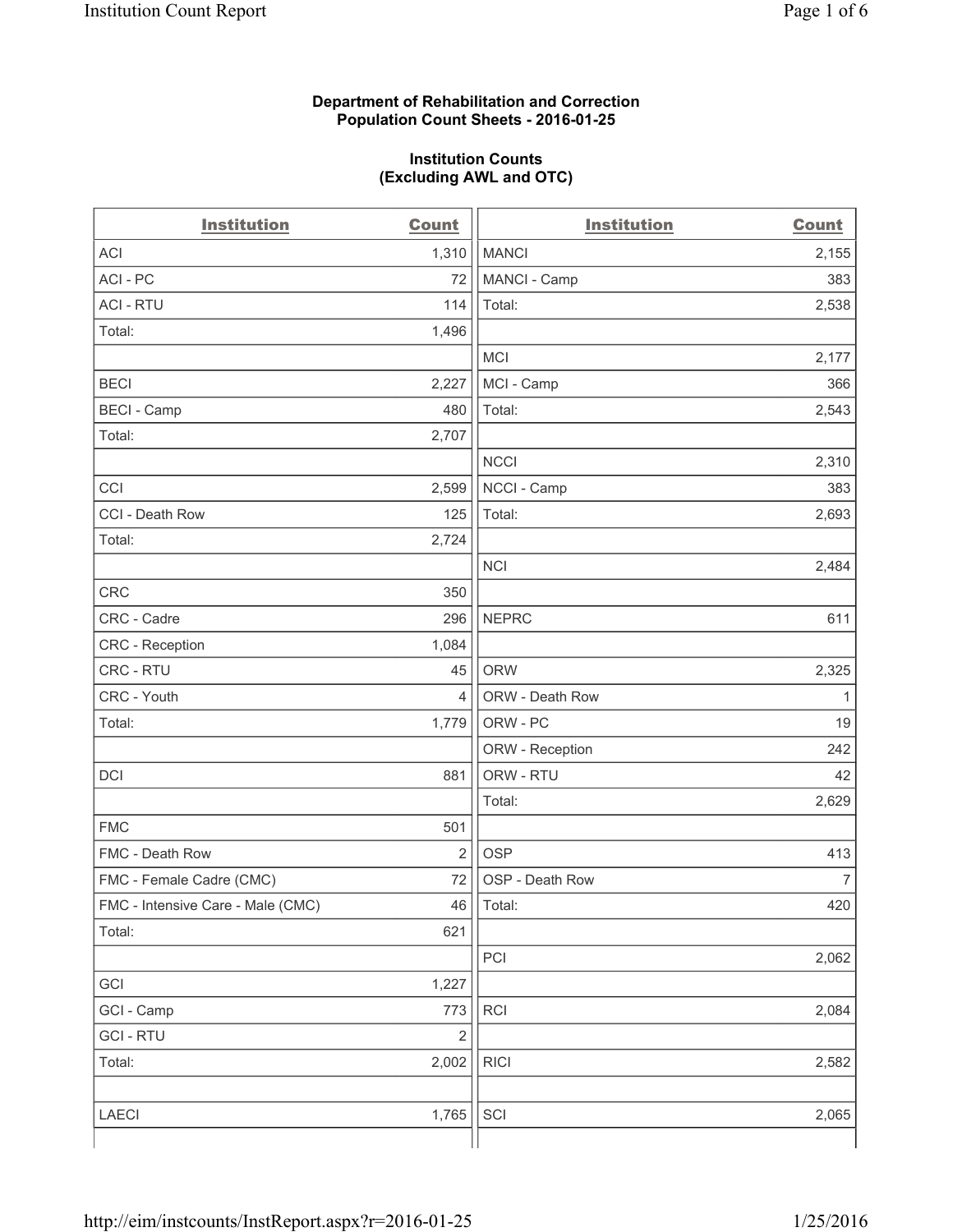|                          |       |             | $-2 - 1$ |
|--------------------------|-------|-------------|----------|
|                          |       |             |          |
|                          |       | Total:      | 1,390    |
| Total:                   | 2,390 | WCI - RTU   | 99       |
| MACI - Minimum           | 1,418 | <b>WCI</b>  | 1,291    |
| MACI                     | 972   |             |          |
|                          |       | Total:      | 1,030    |
| Total:                   | 1,426 | TOCI - PC   | 106      |
| <b>LORCI - Reception</b> | 1,085 | <b>TOCI</b> | 924      |
| LORCI - Cadre            | 157   |             |          |
| LORCI                    | 184   | Total:      | 1,538    |
|                          |       | TCI - Camp  | 440      |
| LOCI                     | 2,301 | <b>TCI</b>  | 1,098    |
|                          |       |             |          |
| Total:                   | 2,517 | Total:      | 1,237    |
| LECI - Camp              | 182   | SOCF - RTU  | 63       |
| LECI                     | 2,335 | <b>SOCF</b> | 1,174    |
|                          |       |             |          |

**Total Population: 50,515**

\* The Total Population includes 31 Offenders with Reason Codes 30 & 31. \*\* The Total Population includes 34 Offenders with Reason Code 0A.

# **Male Population by Security Level (Include AWL and Exclude OTC)**

*Error calculating Totals for this secion.*

# **Female Population by Institution (Include AWL and Exclude OTC)**

| <b>Institution</b>       | <b>Body</b> | <b>AWL</b> | $(-OTC)$     | <b>Total</b> |
|--------------------------|-------------|------------|--------------|--------------|
| <b>DCI</b>               | 881         | 9          | 4            | 886          |
| <b>FMC</b>               | 20          | 0          | $\Omega$     | 20           |
| FMC - Female Cadre (CMC) | 72          |            |              | 72           |
| <b>NEPRC</b>             | 611         | 17         | 9            | 619          |
| <b>ORW</b>               | 2,325       | 56         | 36           | 2,345        |
| <b>ORW - Death Row</b>   |             | 0          | $\Omega$     |              |
| ORW - PC                 | 19          | 0          | <sup>0</sup> | 19           |
| ORW - Reception          | 242         | 0          | $\Omega$     | 242          |
| ORW - RTU                | 42          | $\Omega$   | U            | 42           |
| <b>Total Female</b>      | 4,213       | 83         | 50           | 4,246        |

# **Male Population by Institution: Security Level 5 (Include AWL and Exclude OTC)**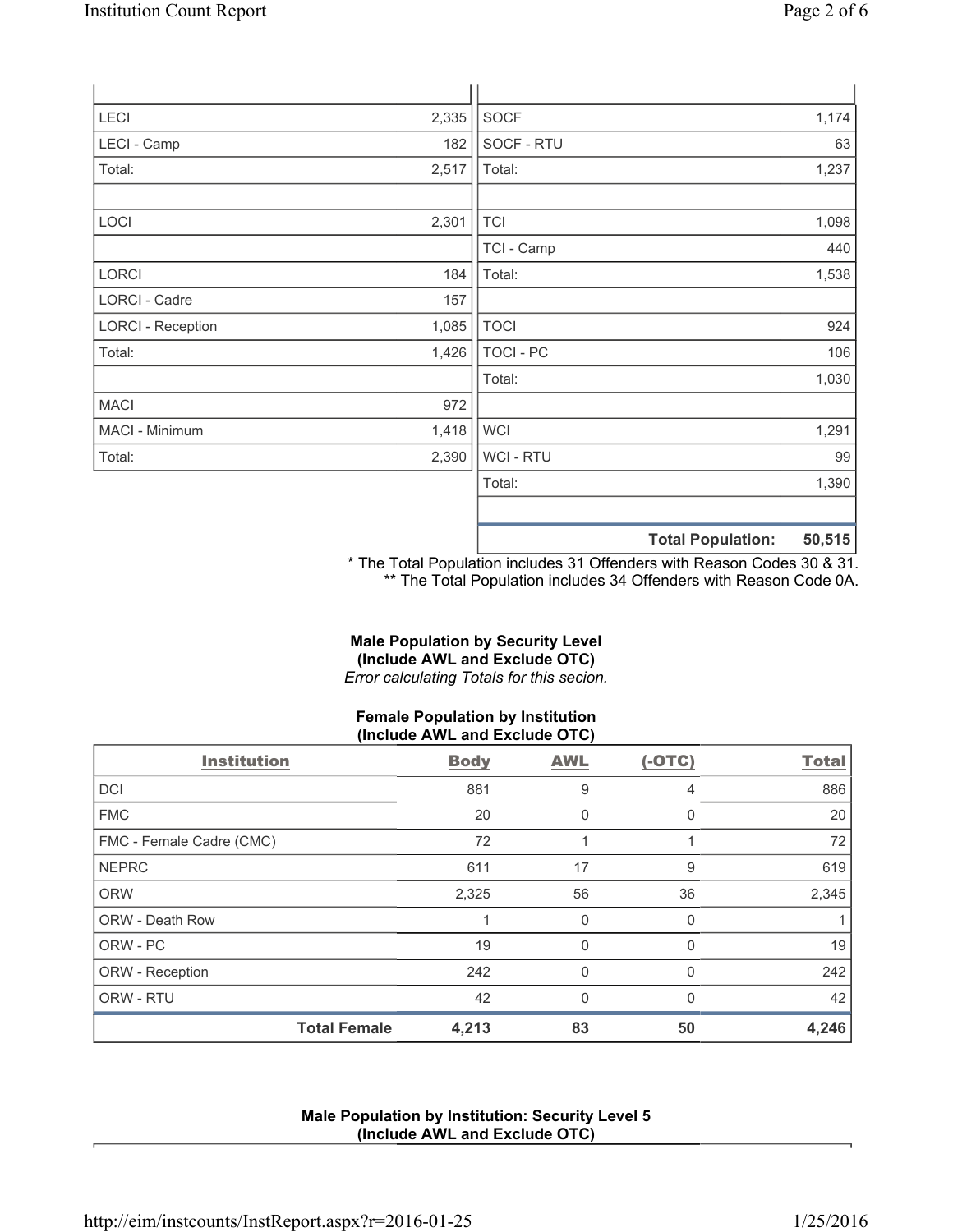|              | <b>Institution</b>   | <b>Body</b> | <b>AWL</b> | $(-OTC)$ | <b>Total</b> |
|--------------|----------------------|-------------|------------|----------|--------------|
| <b>LORCI</b> |                      |             |            |          |              |
| <b>OSP</b>   |                      | 102         |            |          | 102          |
| <b>RCI</b>   |                      |             |            |          |              |
|              | <b>Total Level 5</b> | 103         |            |          | 104          |

### **Male Population by Institution: Security Level 4 (Include AWL and Exclude OTC)**

| <b>Institution</b>       |                      | <b>Body</b>      | <b>AWL</b>     | $(-OTC)$         | <b>Total</b>              |
|--------------------------|----------------------|------------------|----------------|------------------|---------------------------|
| CRC                      |                      | 11               | 0              | $\mathbf 0$      | 11                        |
| CRC - Reception          |                      | $\overline{4}$   | $\mathbf 0$    | $\mathbf 0$      | $\overline{4}$            |
| <b>FMC</b>               |                      |                  | $\mathbf 0$    | 0                | 1                         |
| <b>LORCI</b>             |                      | $\overline{2}$   | 1              |                  | $\overline{2}$            |
| <b>LORCI - Reception</b> |                      | $\overline{4}$   | $\mathbf 0$    | $\boldsymbol{0}$ | $\overline{4}$            |
| <b>MANCI</b>             |                      | $\mathbf 0$      | 1              | 1                | $\mathbf 0$               |
| <b>NCI</b>               |                      | 1                | $\mathbf 0$    | $\mathsf 0$      | 1                         |
| <b>OSP</b>               |                      | 302              | $\overline{2}$ | $\overline{2}$   | 302                       |
| <b>RCI</b>               |                      | $\boldsymbol{9}$ | $\mathbf 0$    | 0                | 9                         |
| SCI                      |                      | 1                | $\mathbf 0$    | 0                | 1                         |
| <b>SOCF</b>              |                      | 1,115            | 14             | 13               | 1,116                     |
| SOCF - RTU               |                      | 61               | $\mathbf 0$    | $\boldsymbol{0}$ | 61                        |
| <b>TCI</b>               |                      | $\overline{4}$   | $\mathbf 0$    | $\mathsf 0$      | $\overline{4}$            |
| <b>TOCI</b>              |                      | 166              | $\mathsf 3$    | $\overline{2}$   | 167                       |
| <b>TOCI - PC</b>         |                      | 10               | $\mathbf 0$    | 0                | $10$                      |
| <b>WCI</b>               |                      | 3                | $\mathbf 0$    | $\mathbf 0$      | $\ensuremath{\mathsf{3}}$ |
| WCI - RTU                |                      | 3                | $\mathbf 0$    | $\mathbf 0$      | 3                         |
|                          | <b>Total Level 4</b> | 1,697            | 21             | 19               | 1,699                     |

# **Male Population by Institution: Security Level 3 (Include AWL and Exclude OTC)**

| <b>Institution</b> | <b>Body</b> | <b>AWL</b> | $(-OTC)$ | <b>Total</b> |
|--------------------|-------------|------------|----------|--------------|
| <b>ACI</b>         | 14          | 0          | 0        | 14           |
| <b>BECI</b>        | 20          | $\Omega$   | 0        | 20           |
| CCI                | 3           |            |          | 3            |
| <b>CRC</b>         | 107         | 8          | 5        | 110          |
| CRC - Cadre        | 220         |            | $\Omega$ | 221          |
| CRC - Reception    | 709         | 17         | 11       | 715          |
| <b>CRC - RTU</b>   | 14          | 0          | 0        | 14           |
| CRC - Youth        | 3           | 0          | $\Omega$ | 3            |
|                    |             |            |          |              |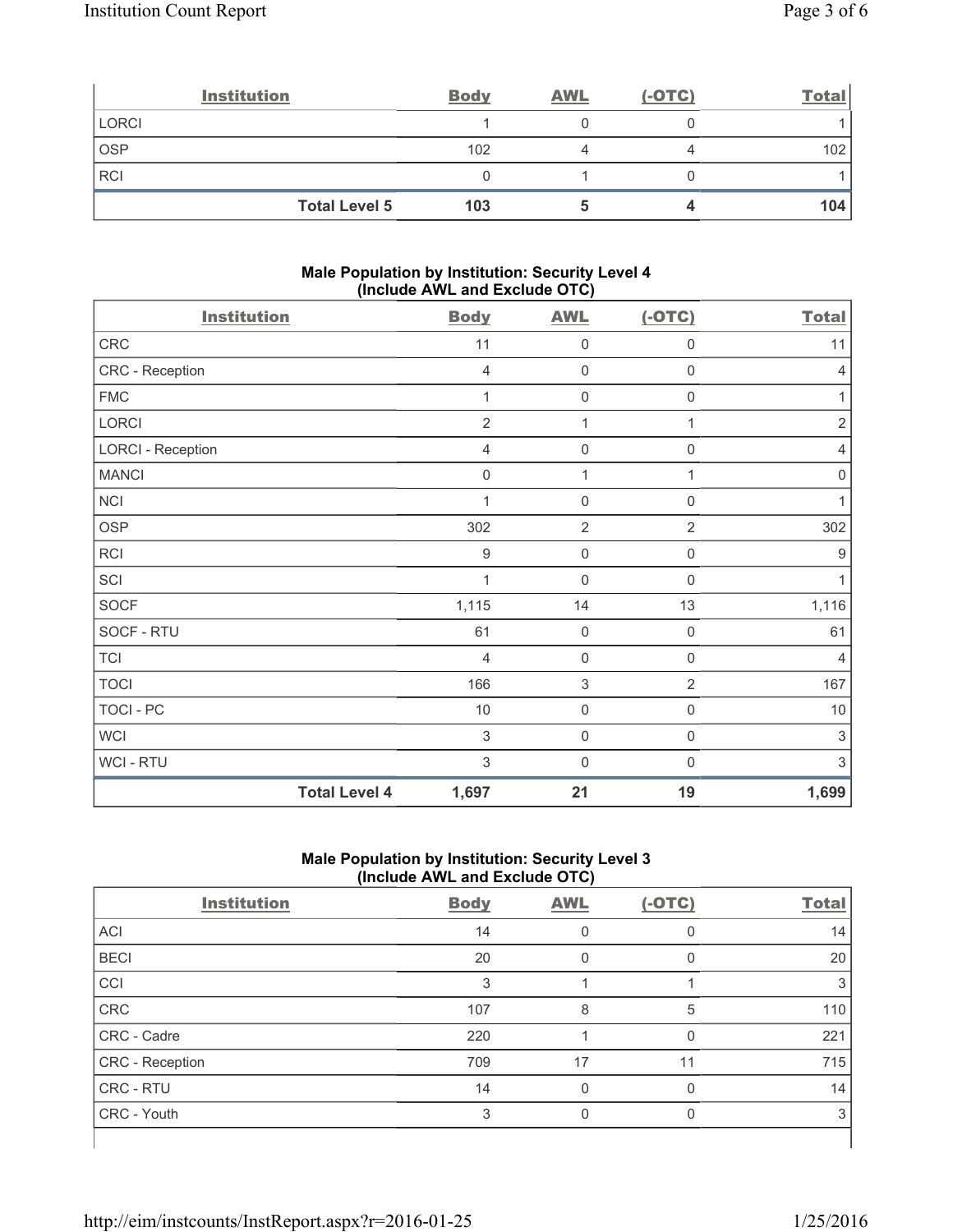| <b>FMC</b>                        |                      | $\overline{4}$ | $\mathsf{O}\xspace$ | $\mathsf{O}\xspace$ | $\overline{4}$            |
|-----------------------------------|----------------------|----------------|---------------------|---------------------|---------------------------|
| FMC - Intensive Care - Male (CMC) |                      | $\,6$          | $\mathsf{O}\xspace$ | $\mathsf{O}\xspace$ | $\,6\,$                   |
| GCI                               |                      | 3              | $\mathsf{O}\xspace$ | $\mathsf{O}\xspace$ | $\ensuremath{\mathsf{3}}$ |
| <b>LAECI</b>                      |                      | 4              | 0                   | $\mathsf 0$         | 4                         |
| LECI                              |                      | 2,278          | 18                  | 15                  | 2,281                     |
| LOCI                              |                      | 3              | $\mathsf{O}\xspace$ | $\mathsf{O}\xspace$ | $\ensuremath{\mathsf{3}}$ |
| LORCI                             |                      | 68             | 19                  | 16                  | 71                        |
| <b>LORCI - Cadre</b>              |                      | 110            | $\overline{2}$      | $\mathbf 0$         | 112                       |
| <b>LORCI - Reception</b>          |                      | 735            | $\overline{2}$      | $\mathbf 0$         | 737                       |
| <b>MANCI</b>                      |                      | 2,136          | 24                  | 22                  | 2,138                     |
| MCI                               |                      | 5              | $\mathbf 0$         | $\mathsf{O}\xspace$ | $\sqrt{5}$                |
| <b>NCCI</b>                       |                      | $\mathsf g$    | $\mathsf{O}\xspace$ | $\mathsf{O}\xspace$ | $\hbox{9}$                |
| <b>NCI</b>                        |                      | $\overline{4}$ | $\mathsf{O}\xspace$ | $\mathsf{O}\xspace$ | $\overline{4}$            |
| PCI                               |                      | 42             | $\mathbf{1}$        | $\mathsf{O}\xspace$ | 43                        |
| <b>RCI</b>                        |                      | 1,869          | 23                  | 17                  | 1,875                     |
| <b>RICI</b>                       |                      | $\overline{7}$ | $\mathbf 0$         | $\mathsf{O}\xspace$ | $\overline{7}$            |
| SCI                               |                      | $\overline{4}$ | $\mathsf{O}\xspace$ | $\mathsf{O}\xspace$ | 4                         |
| SOCF                              |                      | 58             | $\mathbf 1$         | $\mathbf 1$         | 58                        |
| SOCF - RTU                        |                      | $\overline{2}$ | 0                   | $\mathbf 0$         | $\overline{2}$            |
| <b>TCI</b>                        |                      | 1,029          | $\,8\,$             | $\mathbf 5$         | 1,032                     |
| TCI - Camp                        |                      | $\mathbf{1}$   | $\mathsf 0$         | $\mathsf{O}\xspace$ | $\mathbf{1}$              |
| <b>TOCI</b>                       |                      | 736            | 6                   | $\sqrt{5}$          | 737                       |
| <b>TOCI - PC</b>                  |                      | 96             | $\mathbf 0$         | $\mathbf 0$         | 96                        |
| <b>WCI</b>                        |                      | 1,268          | 13                  | 10                  | 1,271                     |
| WCI - RTU                         |                      | 95             | $\mathbf 0$         | $\mathsf{O}\xspace$ | 95                        |
|                                   | <b>Total Level 3</b> | 11,662         | 144                 | 108                 | 11,698                    |

## **Male Population by Institution: Security Level 2 (Include AWL and Exclude OTC)**

| <b>Institution</b> | <b>Body</b> | <b>AWL</b>     | $(-OTC)$       | <b>Total</b> |
|--------------------|-------------|----------------|----------------|--------------|
| <b>ACI</b>         | 614         | 6              | 3              | 617          |
| ACI - PC           | 71          | $\mathbf 0$    | 0              | 71           |
| <b>ACI - RTU</b>   | 71          | $\mathbf 0$    | $\mathbf 0$    | 71           |
| <b>BECI</b>        | 1,470       | 18             | 12             | 1,476        |
| <b>BECI</b> - Camp | 1           | $\mathbf 0$    | $\mathbf 0$    |              |
| CCI                | 1,771       | 20             | 14             | 1,777        |
| <b>CRC</b>         | 110         | $\overline{4}$ | $\overline{4}$ | 110          |
| CRC - Cadre        | 62          | $\mathbf 0$    | 0              | 62           |
| CRC - Reception    | 228         | $9$            | 9              | 228          |
| <b>CRC - RTU</b>   | 27          | 0              | 0              | 27           |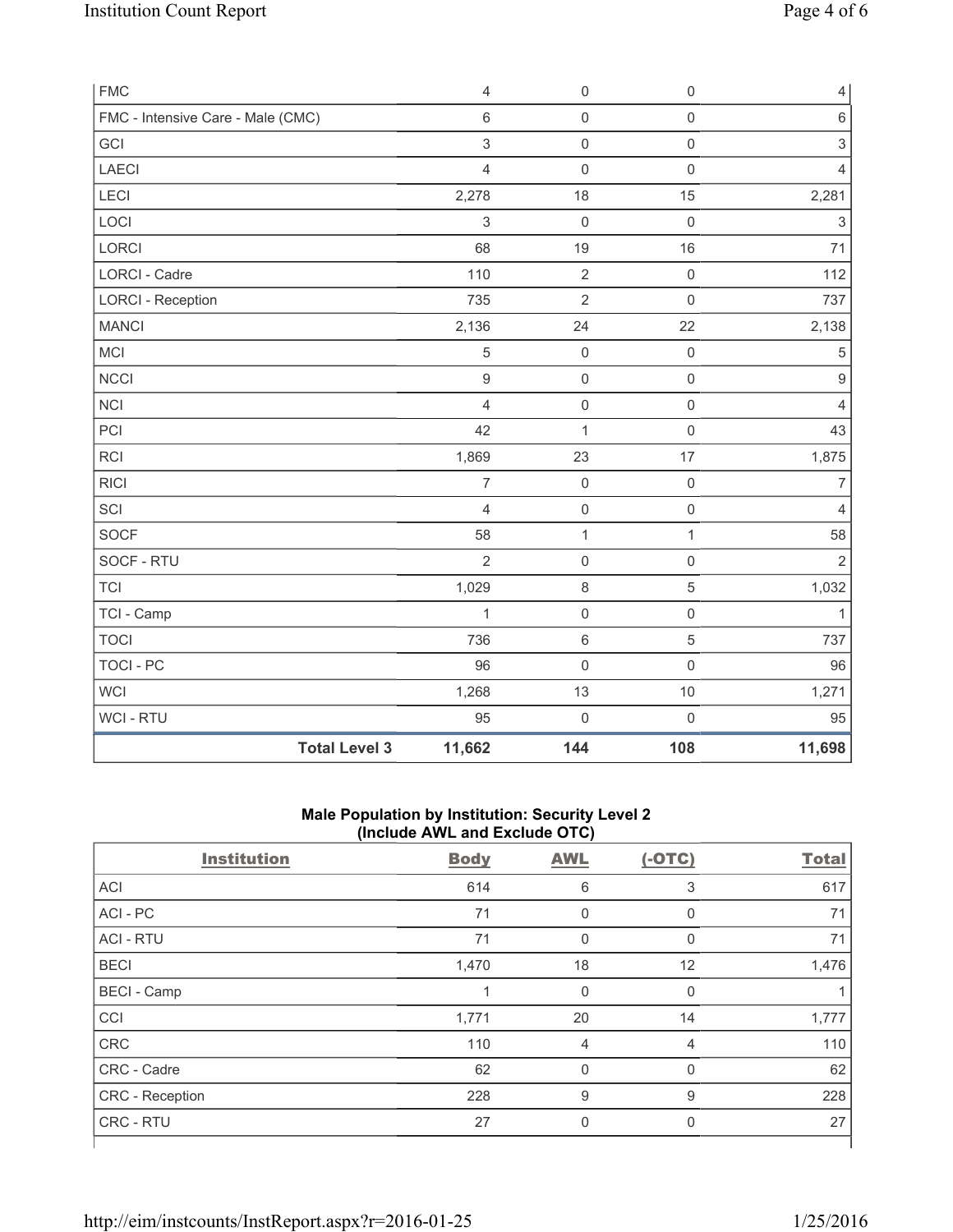| CRC - Youth                       |                      | $\mathbf{1}$   | $\mathsf{O}\xspace$ | $\mathsf{O}\xspace$ | $\mathbf{1}$   |
|-----------------------------------|----------------------|----------------|---------------------|---------------------|----------------|
| <b>FMC</b>                        |                      | $\overline{4}$ | $\mathsf{O}\xspace$ | $\mathsf{O}\xspace$ | $\overline{4}$ |
| FMC - Intensive Care - Male (CMC) |                      | 18             | $\mathsf 0$         | $\mathsf{O}\xspace$ | 18             |
| GCI                               |                      | 796            | $\,8\,$             | 5                   | 799            |
| GCI - Camp                        |                      | $\mathbf{1}$   | $\mathsf{O}\xspace$ | $\mathsf{O}\xspace$ | $\mathbf{1}$   |
| <b>GCI - RTU</b>                  |                      | $\mathbf{1}$   | $\mathbf 0$         | $\mathsf 0$         | $\mathbf{1}$   |
| LAECI                             |                      | 1,104          | 23                  | 19                  | 1,108          |
| LECI                              |                      | 47             | $\mathbf 0$         | $\mathbf 0$         | 47             |
| LOCI                              |                      | 1,211          | 13                  | 10                  | 1,214          |
| LORCI                             |                      | 80             | 20                  | 19                  | 81             |
| LORCI - Cadre                     |                      | 44             | $\mathsf{O}\xspace$ | $\mathsf{O}\xspace$ | 44             |
| <b>LORCI - Reception</b>          |                      | 265            | $\mathbf 1$         | $\mathbf{1}$        | 265            |
| <b>MACI</b>                       |                      | 972            | $\sqrt{5}$          | $\mathfrak{S}$      | 974            |
| <b>MANCI</b>                      |                      | $\overline{7}$ | $\overline{2}$      | $\overline{2}$      | $\overline{7}$ |
| MCI                               |                      | 1,685          | 24                  | 17                  | 1,692          |
| MCI - Camp                        |                      | 1              | $\mathbf 0$         | $\mathsf 0$         | $\mathbf{1}$   |
| <b>NCCI</b>                       |                      | 1,518          | 24                  | 20                  | 1,522          |
| NCCI - Camp                       |                      | 16             | $\mathsf{O}\xspace$ | $\mathbf 0$         | 16             |
| <b>NCI</b>                        |                      | 1,679          | 23                  | 16                  | 1,686          |
| PCI                               |                      | 703            | 14                  | $\,$ 5 $\,$         | 712            |
| <b>RCI</b>                        |                      | 206            | $\mathsf{O}\xspace$ | $\mathsf 0$         | 206            |
| <b>RICI</b>                       |                      | 1,520          | 22                  | 13                  | 1,529          |
| SCI                               |                      | 911            | 10                  | $\boldsymbol{9}$    | 912            |
| <b>TCI</b>                        |                      | 21             | $\mathsf{O}\xspace$ | $\mathsf{O}\xspace$ | 21             |
| <b>TOCI</b>                       |                      | $\overline{4}$ | $\mathsf{O}\xspace$ | $\mathsf 0$         | $\overline{4}$ |
| <b>WCI</b>                        |                      | 19             | $\mathsf{O}\xspace$ | $\mathsf{O}\xspace$ | 19             |
|                                   | <b>Total Level 2</b> | 17,259         | 246                 | 181                 | 17,324         |

## **Male Population by Institution: Security Level 1 (Include AWL and Exclude OTC)**

| <b>Institution</b> | `<br>- - - -<br><b>Body</b> | .<br>$\overline{\phantom{a}}$<br><b>AWL</b> | $(-OTC)$       | <b>Total</b> |
|--------------------|-----------------------------|---------------------------------------------|----------------|--------------|
| <b>ACI</b>         | 682                         | 2                                           |                | 683          |
| ACI - PC           |                             | $\Omega$                                    | 0              |              |
| <b>ACI - RTU</b>   | 43                          | $\Omega$                                    | 0              | 43           |
| <b>BECI</b>        | 737                         | 12                                          | 5              | 744          |
| <b>BECI</b> - Camp | 479                         | $\Omega$                                    | 0              | 479          |
| CCI                | 825                         | 6                                           | 4              | 827          |
| <b>CRC</b>         | 62                          | 2                                           | 2              | 62           |
| CRC - Cadre        | 14                          | $\Omega$                                    | $\Omega$       | 14           |
| CRC - Reception    | 139                         | 8                                           | $\overline{7}$ | 140          |
|                    |                             |                                             |                |              |